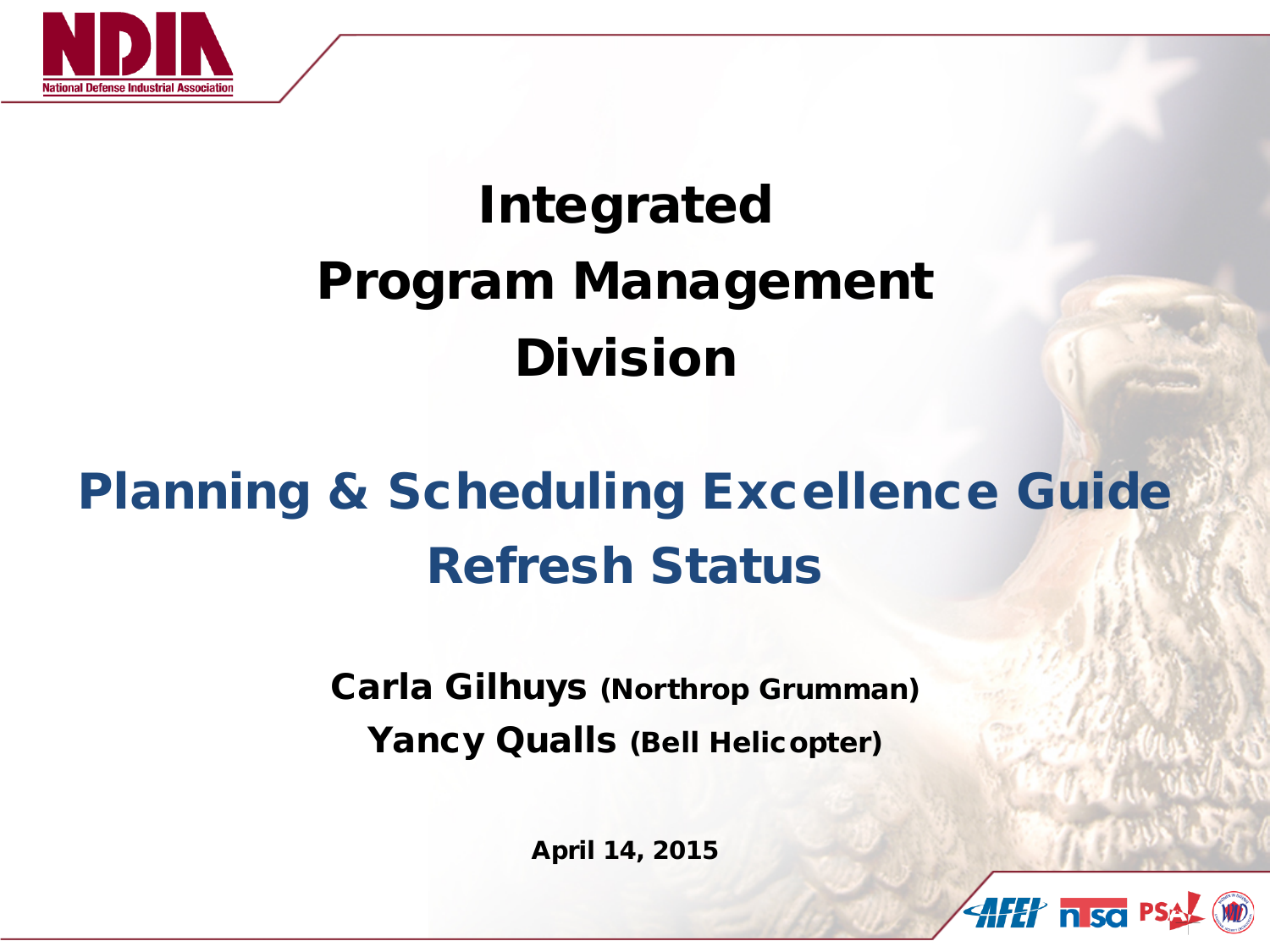

#### PASEG Purpose

**"This guide provides the program management team, including new and experienced master planner/schedulers, with practical approaches for building, using, and maintaining an Integrated Master Schedule (IMS). It also identifies knowledge, awareness, and processes that enable the user to achieve reasonable consistency and a standardized approach to project planning, scheduling and analysis."**

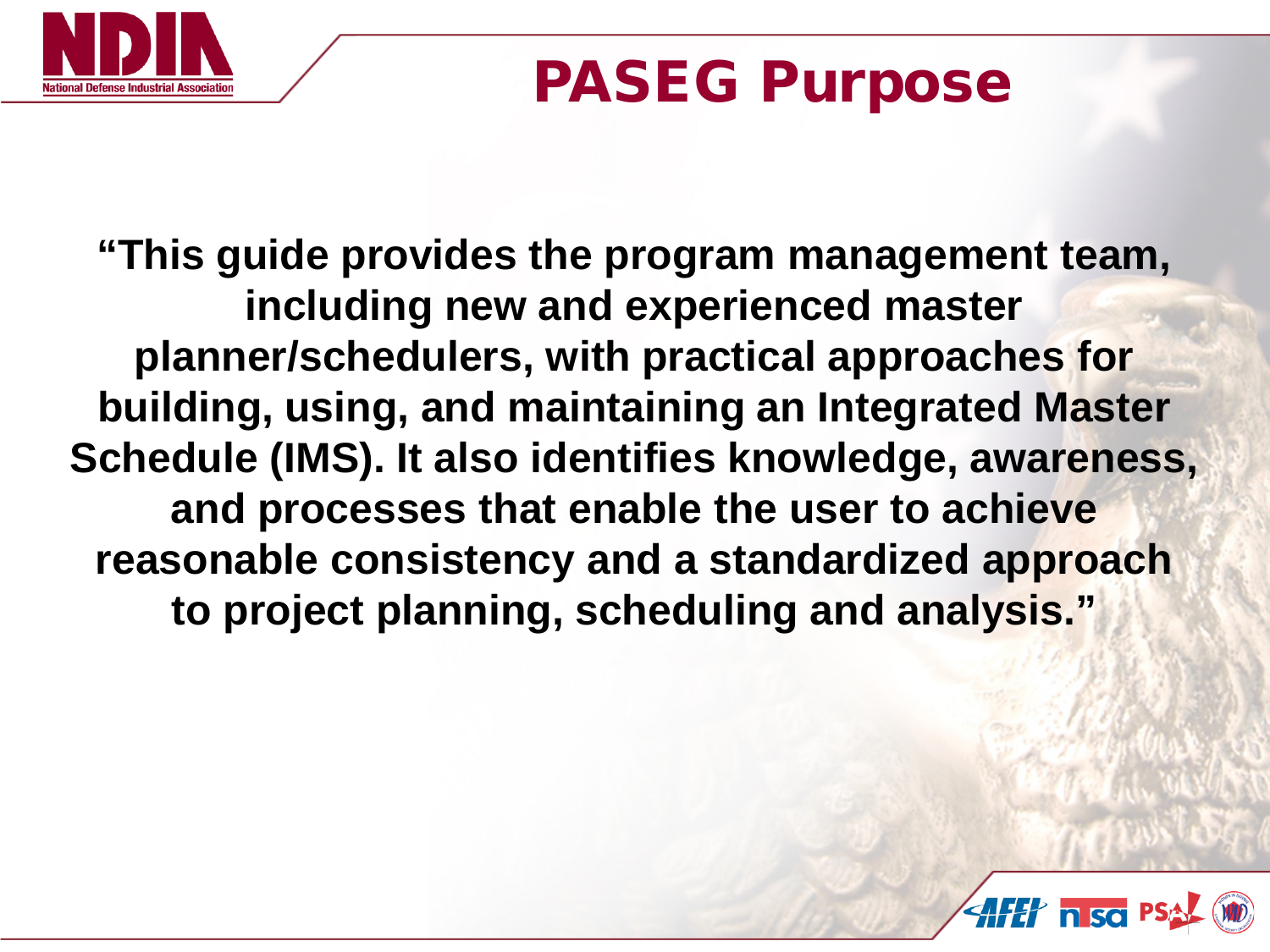

#### **Primary Reviewers**

## PASEG Review Board

- **Carla Gilhuys** Northrup Grumman
- **Daniel Goldsmith**  DCMA
- **Joe Kerins**  Lockheed Martin
- **Yancy Qualls**  Bell Helicopter
- **John Scaparro** NAVAIR
- **Jeff Thomas**  Raytheon
- **Ivan Bembers** NRO
- **Mark Burch**  Boeing
- **Shannon Jenkins**  USAF
- **Gordon Kranz**  PARCA
- **Randy Lewis**  NAVAIR
- **Jim Machinick** BAE Systems
- **Buck Wilkerson**  Humphreys & Associates

#### **Other Board Members**

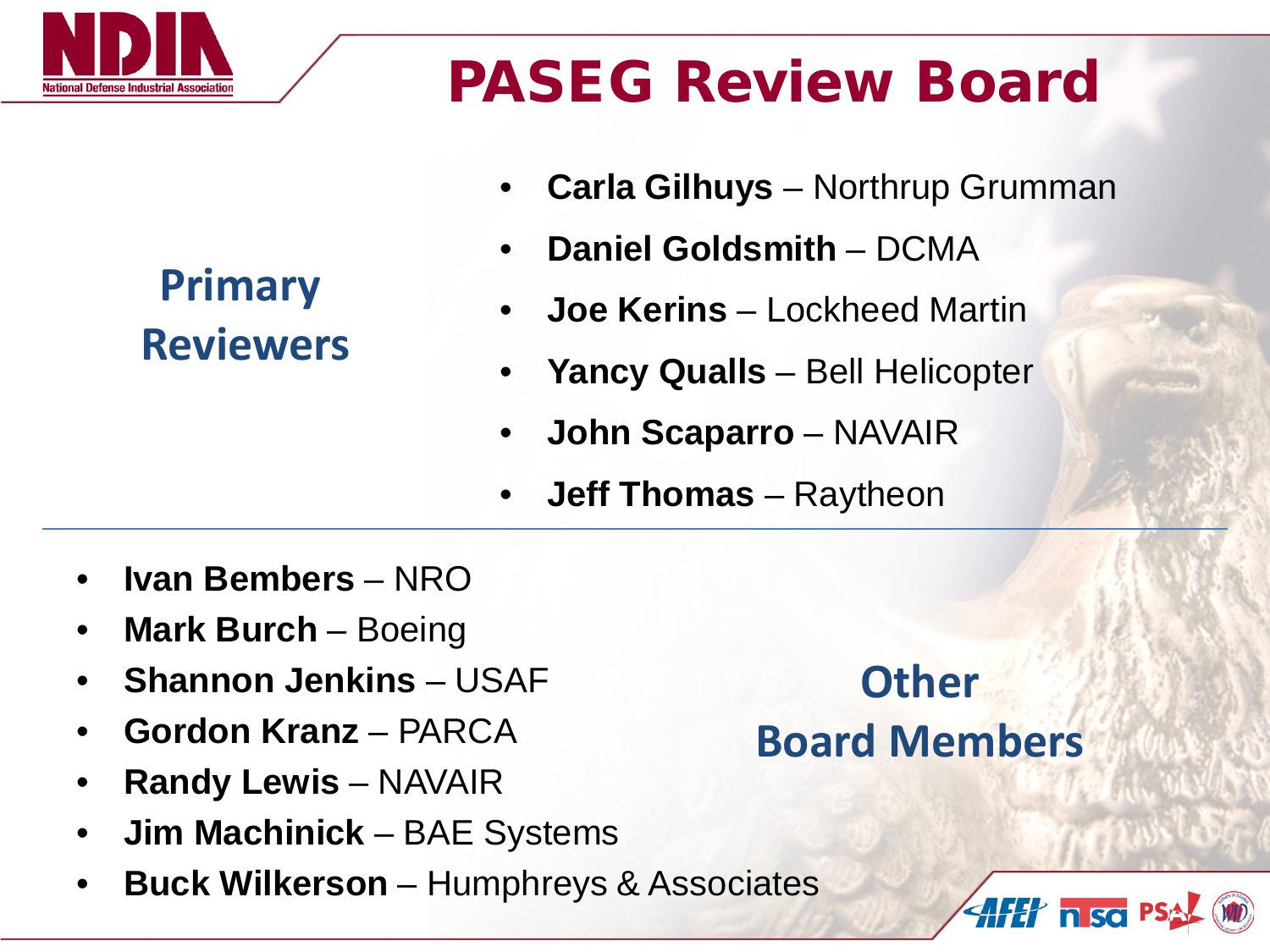

**A**ccepted – **64** (68%)

**R**ejected – **11** (12%)

**U**ndecided – **19** (20%)

#### Disposition Stats

| A              | $\mathbf{R}$ | U              |                                             | A | R | U              |                                                        |
|----------------|--------------|----------------|---------------------------------------------|---|---|----------------|--------------------------------------------------------|
| 11             |              |                | <b>Total Float Consumption Index (TFCI)</b> | 2 |   |                | <b>Milestones</b>                                      |
| $\mathbf 1$    |              | 5 <sup>1</sup> | <b>Schedule Margin</b>                      |   |   | $\overline{2}$ | Intro to Schedule Execution Metrics                    |
| 5              |              |                | Relationships / Logic                       |   |   | $\overline{2}$ | <b>New (Agile &amp; Earned Schedule)</b>               |
| $\overline{4}$ |              |                | Lead / Lag Time                             | 1 |   |                | <b>Generally Accepted Scheduling Principles (GASP)</b> |
| $\overline{2}$ |              | $\overline{2}$ | <b>Schedule Visibility Tasks (SVT)</b>      | 1 |   |                | The IMS is a Tool, not Just a Report                   |
| $\mathbf{1}$   |              | 4              | <b>Critical &amp; Driving Path Analysis</b> | 1 |   |                | Integrated Master Plan (IMP)                           |
| $\overline{2}$ |              |                | Managing Using an IMS                       |   |   |                | Baseline vs. Forecast Schedules                        |
| $\overline{3}$ |              |                | Integration of Management Tools             |   |   |                | <b>Summaries &amp; Hammocks</b>                        |
| $\overline{2}$ |              |                | <b>Apportioned Effort</b>                   |   |   |                | <b>Working Calendars</b>                               |
| $\overline{4}$ |              |                | <b>Schedule Rate Chart</b>                  |   | 1 |                | Resources in the Schedule                              |
| 3              |              |                | <b>Task Duration</b>                        |   |   | $\mathbf{1}$   | Subproject/External Schedule Integration               |
| 3              |              |                | <b>Task Constraints</b>                     |   | 1 |                | <b>Task Coding</b>                                     |
| $\overline{2}$ |              | $\mathbf{1}$   | Level of Effort (LOE)                       |   | 1 |                | <b>Schedule Acceleration Techniques</b>                |
| $\overline{2}$ |              | 1              | <b>Statusing to Timenow</b>                 |   |   | $\mathbf{1}$   | <b>Schedule Health Assessment</b>                      |
| $\overline{2}$ |              | $\mathbf{1}$   | <b>Current Execution Index (CEI)</b>        |   |   | $\mathbf 1$    | Schedule Risk Assessment (SRA) - Setup & Execution     |
| 3              |              |                | <b>MISC</b>                                 | 1 |   |                | <b>Desktop Procedures</b>                              |
| $\overline{2}$ |              |                | <b>IMS Architecture</b>                     | 1 |   |                | <b>Submittal of IMS Data</b>                           |
|                |              |                |                                             |   |   |                | Scheduling in a Production Environment                 |